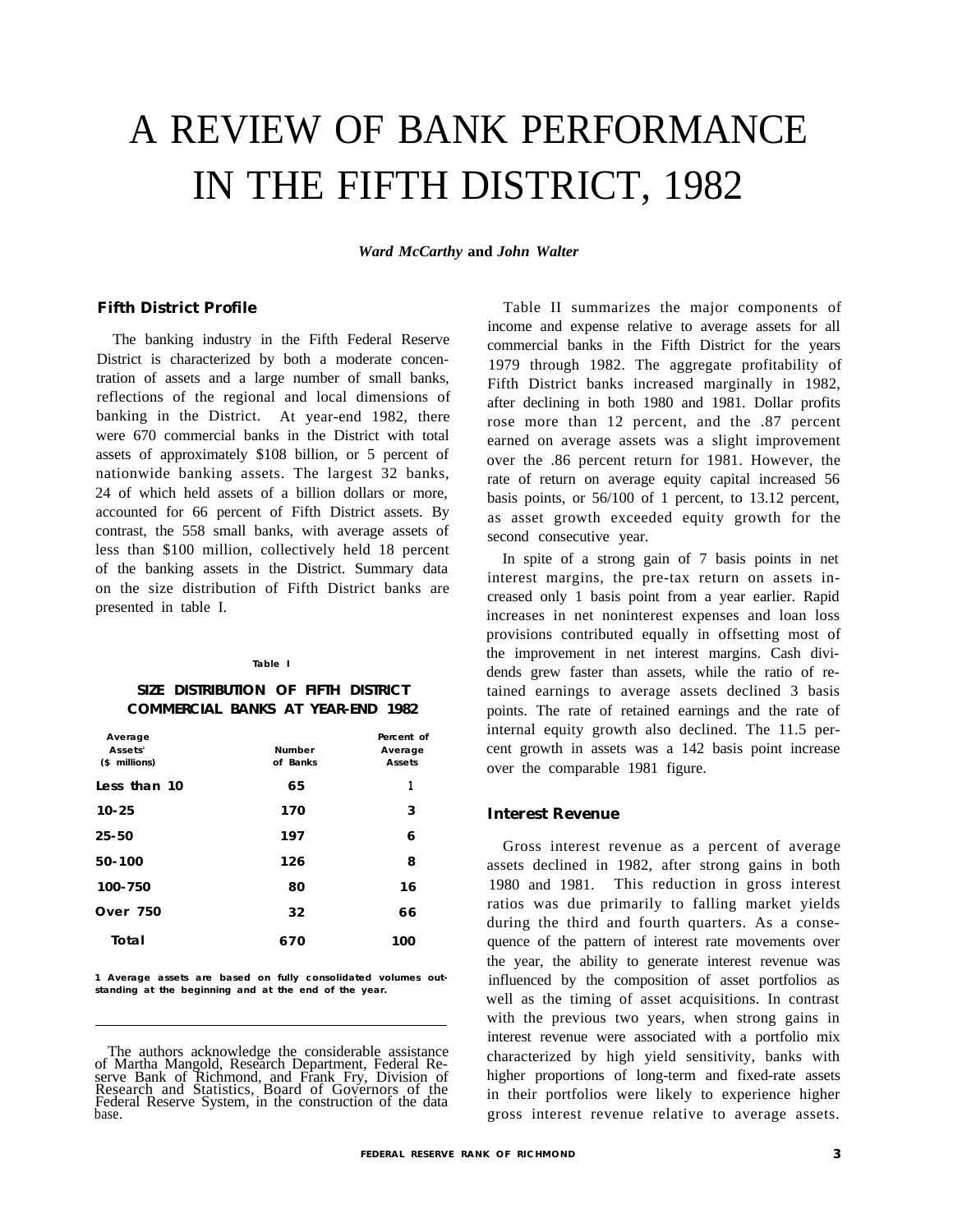**Table II**

| Item                                          | 1979             | 1980         | 1981         | 1982         |
|-----------------------------------------------|------------------|--------------|--------------|--------------|
| Gross interest revenue                        | 8.49             | 9.46         | 11.15        | 10.86        |
| Gross interest expense<br>Net interest margin | 4.53<br>3.96     | 5.60<br>3.86 | 7.29<br>3.86 | 6.93<br>3.93 |
| Noninterest income                            | .80              | .90          | 1.01         | 1.03         |
| Loan loss provision                           | .26 <sub>1</sub> | .26          | .25          | .28          |
| Other noninterest expense                     | 3.24             | 3.37         | 3.48         | 3.53         |
| Income before tax                             | 1.26             | 1.13         | 1.14         | 1.15         |
| Taxes                                         | .28              | .20          | .19          | .18          |
| $^{\circ}$ Other <sup>2</sup>                 | $-.04$           | $-.04$       | $-.09$       | $-.10$       |
| Net income                                    | .94              | .89          | .86          | .87          |
| Cash dividends declared                       | .30              | .32          | .33          | .37          |
| Net retained earnings                         | .64              | .57          | .53          | .50          |
| Average assets (\$ millions)                  | 80,671           | 88,280       | 97,217       | 108,439      |

# **INCOME AND EXPENSE AS A PERCENT OF AVERAGE ASSETS FIFTH DISTRICT COMMERCIAL BANKS, 1979-1982**

<sup>1</sup> See footnote 1, table *I*.

<sup>2</sup> Includes securities and extraordinary gains or losses after taxes.

Assets acquired in the first half of the year contributed more revenue per dollar invested than did assets acquired in the third and fourth quarters.

Gross interest ratios declined an average of 60 basis points at the large banks, where bank loans and other assets with yields that are sensitive to movements in market interest rates dominate portfolios (see chart 1). However, not all banks were so vulnerable to the change in market conditions, and revenue gains were reported for other bank size categories. Gross interest ratios improved 50 basis points for the small bank group which benefited from average yields that typically adjust more slowly to changes in market conditions.

As demonstrated in table III, the timing of asset acquisitions and the composition of asset portfolios were important determinants of gross interest ratios for Fifth District banks in 1982. Banks with increased gross interest ratios typically had a relatively higher rate of asset growth in the first half of the year when market rates were high, and a slower rate of growth over the second half of the year when market rates declined. These banks also benefited from a large inventory of high yielding long-term and fixed-rate assets, and enhanced their ability to maintain high average yields by acquiring a larger proportion of long-term and fixed-rate assets in the

first and second quarters of 1982 than their counterparts with declining or unchanged gross, interest ratios.

As indicated in table IV, which presents aggregate data on average yields of selected interest-earning assets, the average return on interest-earning assets declined 50 basis points in 1982. Net loan yields

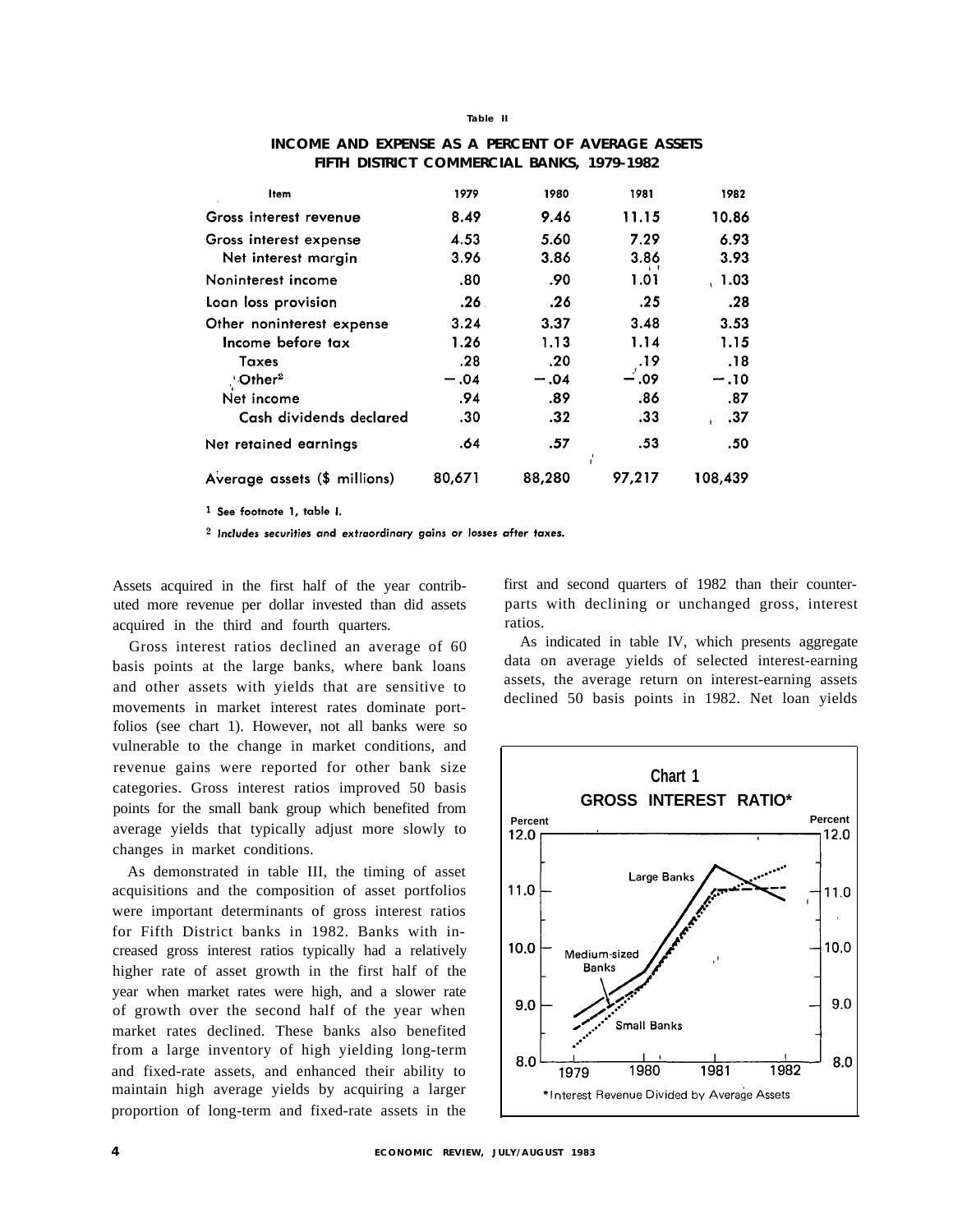| Average                 |                    | Percent of                              |      | Asset Growth | Percent<br>Change in     |
|-------------------------|--------------------|-----------------------------------------|------|--------------|--------------------------|
| Assets<br>(\$ millions) | Number<br>of Banks | Rate-Insensitive<br>Assets <sup>2</sup> | Q1Q2 | Q3Q4         | Interest<br>Income Ratio |
| Less than 100           |                    |                                         |      |              |                          |
| Increased ratio         | 418                | 73                                      | 5.2  | 4.6          | 6.5                      |
| <b>Others</b>           | 120                | 64                                      | 5.6  | 8.7          | $-7.4$                   |
| 100 to 750              |                    |                                         |      |              |                          |
| Increased ratio         | 49                 | 69                                      | 4.8  | 5.1          | 5.3                      |
| <b>Others</b>           | 31                 | 61                                      | 1.7  | 8.0          | $-4.5$                   |
| 750 and over            |                    |                                         |      |              |                          |
| Increased ratio         | 10                 | 66                                      | 8.9  | 6.7          | 3.9                      |
| <b>Others</b>           | 22                 | 58                                      | 1.6  | 13.6         | $-7.5$                   |
| All Banks               |                    |                                         |      |              |                          |
| Increased ratio         | 477                | 69                                      | 6.6  | 5.6          | 5.2                      |
| <b>Others</b>           | 173                | 59                                      | 1.8  | 12.7         | $-7.0$                   |

## **CHANGES IN GROSS INTEREST INCOME RATIOS IN RELATION TO ASSET COMPOSITION AND ASSET GROWTH FOR SELECTED<sup>1</sup>FIFTH DISTRICT COMMERCIAL BANKS IN 1982**

**<sup>1</sup>Does not include de novo entrants and merged banks.**

**<sup>2</sup>Rate-insensitive assets include all assets except the following: Balances with depository institutions, federal funds sold and securities purchased under agreements to resell, U.S. and state and local securities with one year or less remaining maturity, loons to financial institutions, loans for purchasing or carrying securities, commercial and industrial loans.**

declined 34 basis points in the aggregate. This The return from securities for all Fifth District aggregate figure, however, obscures the markedly banks increased 70 basis points in 1982. The timing different experience of large and small banks. Spe- of purchases during the year was also an important cifically, average net loan yields deteriorated quite determinant of average yields on securities. With rapidly at the large banks, but increased at small market rates relatively high and fluctuating over the banks. One reason for the improvement in loan first two quarters, average yields could be improved yields at small banks is that they were better posi- by rolling over maturing instruments or by expandtioned to protect the high average yields of the first ing security holdings at yields that were above the two quarters with a relatively large share of fixed- average yield on the existing portfolio. With market rate and long-term loans. The typical small bank in rates declining steadily throughout the third and the Fifth District holds over 75 percent of its loan fourth quarters, however, the opportunity for inportfolios in consumer and real estate loans. creasing average yields declined accordingly.

| Table |  |
|-------|--|
|       |  |

| AVERAGE RATES OF RETURN ON SELECTED INTEREST-EARNING ASSETS |                                            |  |  |  |  |  |
|-------------------------------------------------------------|--------------------------------------------|--|--|--|--|--|
|                                                             | FIFTH DISTRICT COMMERCIAL BANKS, 1979-1982 |  |  |  |  |  |

| Item                          | 1979  | 1980  | 1981  | 1982  |
|-------------------------------|-------|-------|-------|-------|
| Gross Joans                   | 11.25 | 12.50 | 14.48 | 14.14 |
| Net loans                     | 11.37 | 12.63 | 14.64 | 14.30 |
| Total securities              | 6.43  | 7.15  | 8.57  | 9.27  |
| U. S. Government              | 8.14  | 9.16  | 11.22 | 11.79 |
| State and local               | 5.17  | 5.56  | 6.11  | 6.68  |
| Other                         | 2.88  | 3.25  | 4.20  | 5.82  |
| Total interest-earning assets | 10.09 | 11.28 | 13.18 | 12.68 |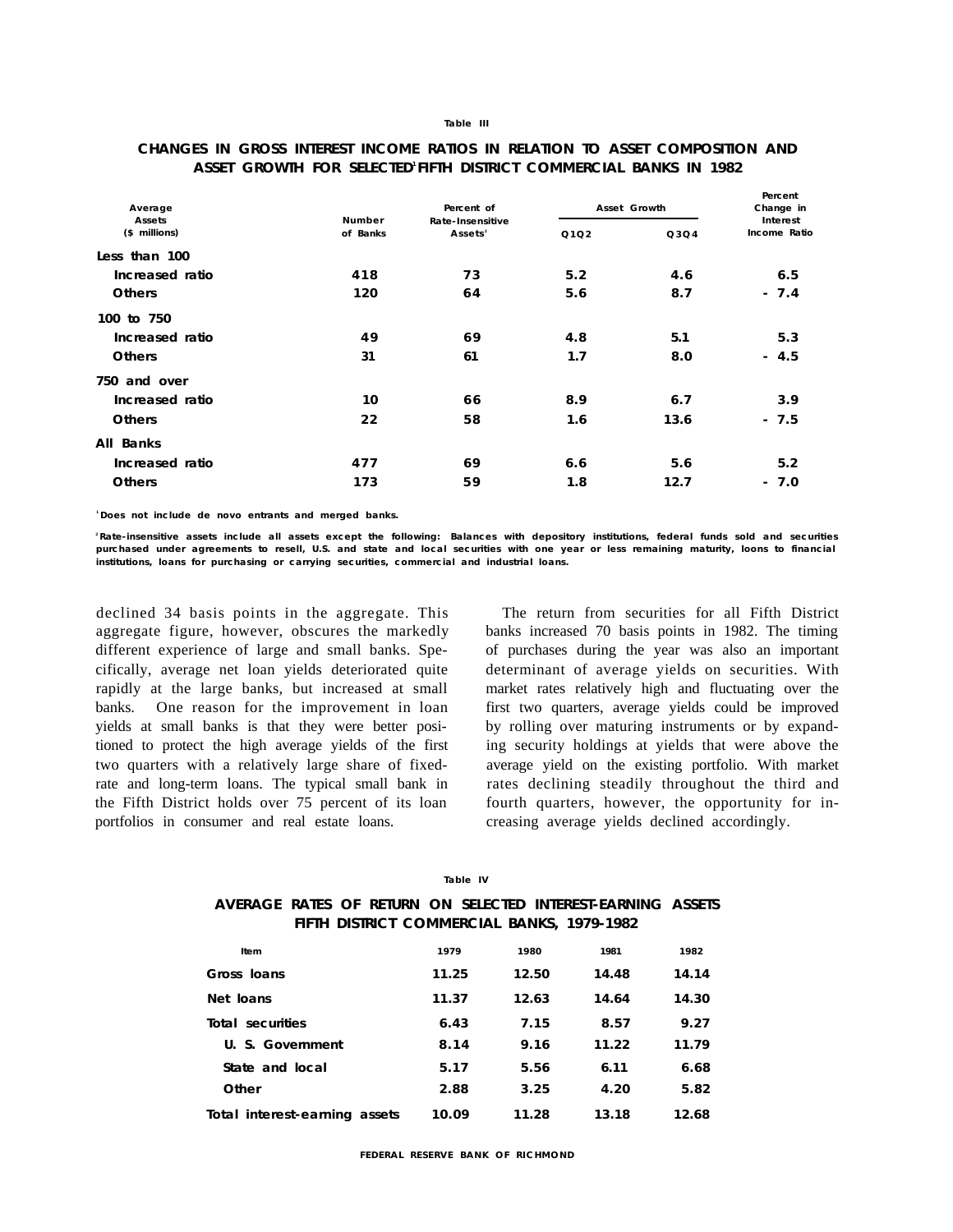## **Interest Expense**

After increasing in both 1980 and 1981, interest expense as a percent of average assets declined 36 basis points in 1982. This reduction in interest expense ratios reflected the downward movement of market rates over the second half of the year which lowered the average cost of short-term interestbearing liabilities as much as 433 basis points (see table V). For example, the effective interest paid for large time certificates of deposit (CDs) was 230 basis points lower in 1982 than in 1981. On the other hand, the average cost of liabilities with relatively long maturities and fixed interest rates, such as subordinated notes and debentures, did not adjust as rapidly to the change in market conditions, and consequently increased slightly. As a result, banks with large shares of rate-sensitive liabilities were most successful in reducing the cost of funds. Interest expense as a percent of assets declined at 78 percent of the banks with over \$750 million in assets, and decreased 71 basis points for that group as a whole (see chart 2). On the other hand, interest expense ratios increased 29 basis points for the small bank group.

Banks in all size categories reported an erosion of traditional demand deposits. These deposits declined 4 percent as a share of liabilities and funded only 21 percent of assets in 1982. As demonstrated in chart 3, demand deposits as a proportion of total Fifth



District liabilities have fallen from over 33 percent to less than 23 percent since 1979. Motivating the shift from demand deposits was the ready availability of interest-bearing alternatives, such as negotiable orders of withdrawal (NOW), automatic transfer service (ATS) and cash management accounts, all of which enabled depositors to economize on noninterest-bearing demand deposits and earn a return on transactions balances.

#### **Table V**

| Item                                 | 1979  | 1980  | 1981  | 1982  |
|--------------------------------------|-------|-------|-------|-------|
| Time and savings accounts            | 7.15  | 8.68  | 10.63 | 9.91  |
| Large time deposits                  | 9.96  | 11.33 | 14.35 | 12.05 |
| Deposits in foreign offices          | 10.28 | 13.17 | 15.18 | 12.79 |
| Other deposits                       | 6.16  | 7.54  | 9.23  | 9.12  |
| Subordinated notes and<br>debentures | 8.19  | 8.20  | 8.11  | 8.34  |
| Federal funds and                    |       |       |       |       |
| repurchase agreements                | 11.94 | 13.34 | 15.54 | 11.21 |
| Other                                | 6.98  | 8.65  | 13.49 | 11.29 |
| Total                                | 7.60  | 9.13  | 11.23 | 10.10 |

# **AVERAGE COST OF FUNDS FOR SELECTED LlABlLlTlES FIFTH DISTRICT COMMERCIAL BANKS, 1979-1982**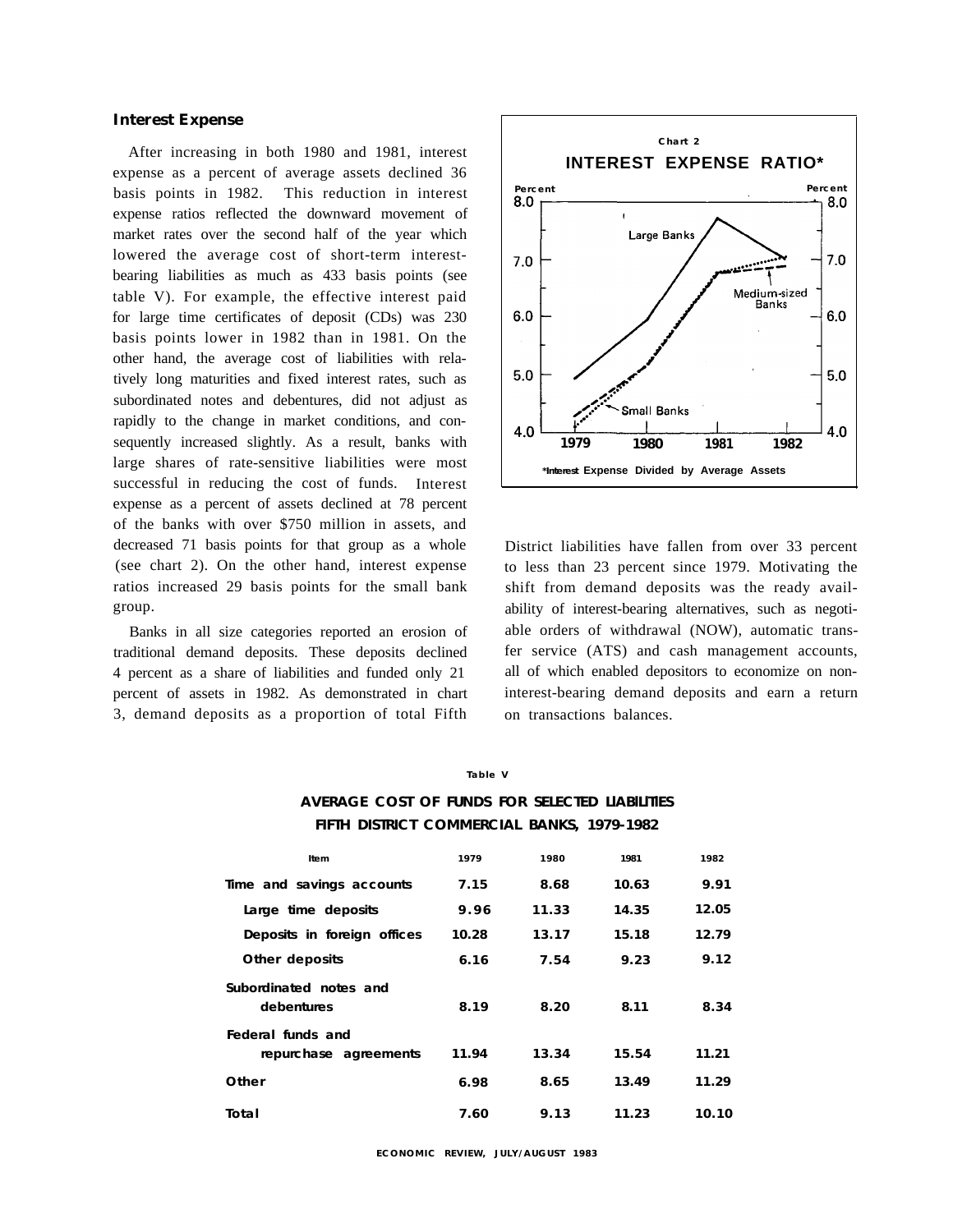

The share of total liabilities with below-market, fixed-rate ceilings also declined again in 1982, continuing the trend of recent years. As a group,. banks with assets of less than \$750 million funded less than half of their total assets with ceiling rate deposits in 1982. However, many of these banks continued to utilize a relatively large share of liabilities with costs that do not adjust rapidly to changes in market conditions and, therefore, did not benefit from declining market rates in the second half of the year. In addition, since market yields exceeded interest ceilings on regulated accounts, many of these banks increased the average cost of funds by restructuring liabilities with more market-rate deposits and fewer ceiling rate deposits. Consequently, interest expense grew more rapidly than assets at 78 percent of small- and medium-sized banks.

#### **Net Interest Margins**

The average net interest margin, interest income net of interest expense divided by average assets, rose 7 basis points in 1982. Small banks reported the most rapid expansion in net interest margins, while margins also improved for large banks as a group. The timing of asset growth and the composition of assets and liabilities were important determinants of net interest margins in 1982.

Margins at the large banks rose an average of 11

basis points (see chart 4), although nearly half of these banks reported either a decrease or no change in net interest margins from 1981. Because large lenders rely heavily on rate-sensitive assets and liabilities, and accumulated a larger proportion of assets in the second half of the year, they realized substantial reductions in both the average cost of liabilities and the average yield on portfolios. Large banks with increased margins managed to prevent revenues from falling as fast as expenses.

Over 60 percent of small banks reported expanded net interest margins in 1982, and the average margin for banks in this size category rose 21 basis points. In contrast to the large banks, which improved their margins by preventing revenues from falling as fast as expenses, small banks improved interest margins because interest income grew more rapidly than interest expense. Asset growth at small banks was fairly evenly distributed over the year.

Within a given bank size category, the two balance sheet characteristics that were likely to distinguish banks with improved margins from banks with unchanged or depressed margins were ( 1) the relative proportions of rate-sensitive assets and liabilities, and (2) the timing of asset growth within the year. As table VI demonstrates, banks with improved margins typically had larger shares of rate-insensitive assets and rate-sensitive liabilities and, consequently, were able to benefit from the declines in market yields over

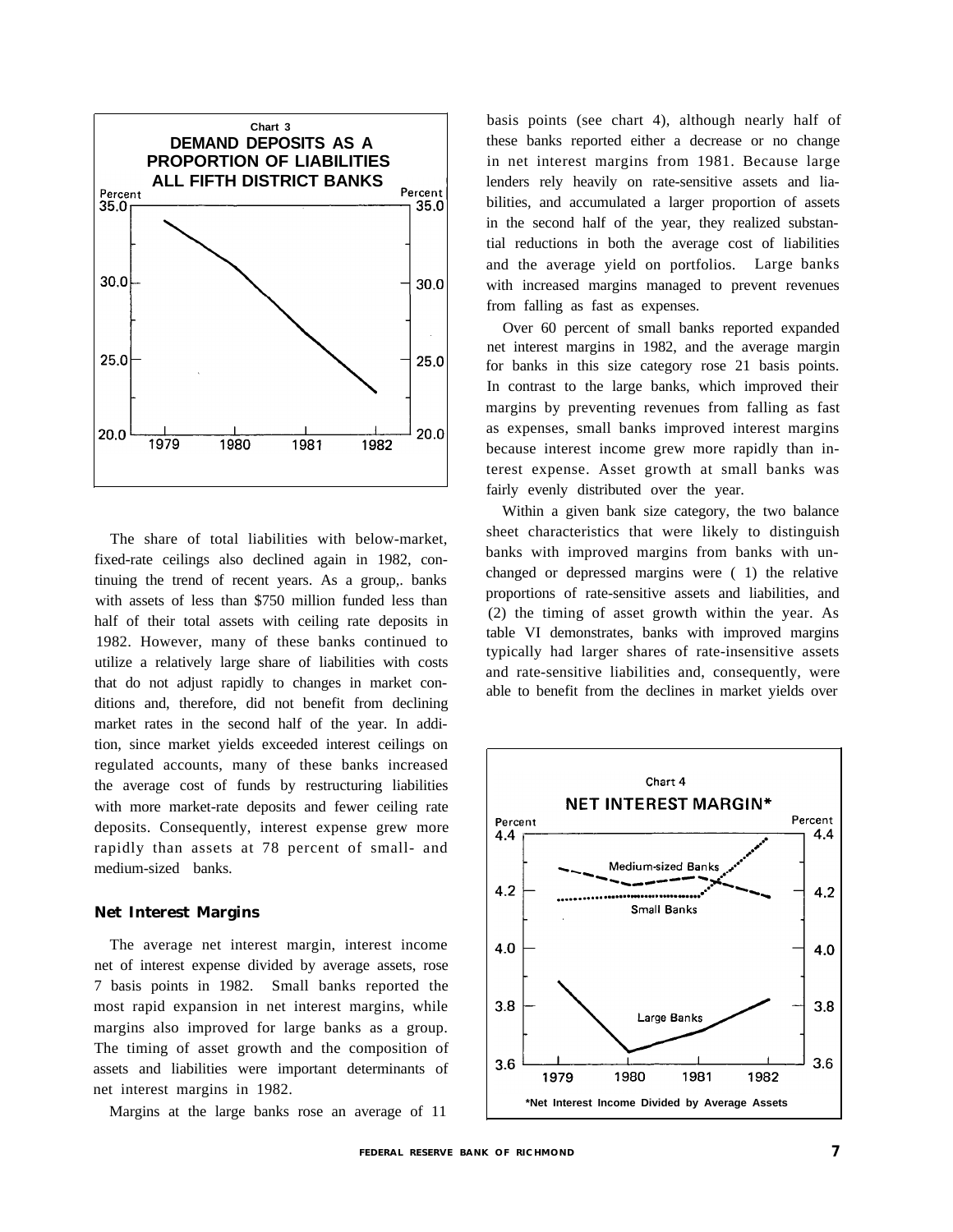#### **Table VI**

| Total                   |                           | Percent of                  | Percent of                            | <b>Asset Growth</b> | Percent |                         |
|-------------------------|---------------------------|-----------------------------|---------------------------------------|---------------------|---------|-------------------------|
| Assets<br>(\$ millions) | <b>Number</b><br>of Banks | Rate-Insensitive<br>Assets2 | <b>Rate-Sensitive</b><br>Liabilities3 | Q1Q2                | Q3Q4    | Change in<br>Net Margin |
| Less than 100           |                           |                             |                                       |                     |         |                         |
| increased margin        | 337                       | 73.63                       | 30.77                                 | 5.2                 | 4.6     | 11.6                    |
| <b>Others</b>           | 201                       | 67.64                       | 28.00                                 | 5.5                 | 6.8     | $-7.8$                  |
| 100 to 750              |                           |                             |                                       |                     |         |                         |
| Increased<br>margin     | 53                        | 68.13                       | 31.74                                 | 3.7                 | 3.7     | 11.5                    |
| <b>Others</b>           | 27                        | 60.47                       | 34.90                                 | 2.7                 | 11.5    | $-7.4$                  |
| 750 and over            |                           |                             |                                       |                     |         |                         |
| Increased margin        | 17                        | 60.76                       | 42.82                                 | 4.1                 | 10.6    | 7.1                     |
| <b>Others</b>           | 15                        | 59.01                       | 38.80                                 | 1.5                 | 14.5    | $-8.6$                  |
| All banks               |                           |                             |                                       |                     |         |                         |
| margin<br>Increased     | 407                       | 64.10                       | 39.09                                 | 4.2                 | 8.5     | 8.6                     |
| <b>Others</b>           | 243                       | 60.52                       | 36.61                                 | 2.3                 | 12.8    | - 8.4                   |
|                         |                           |                             |                                       |                     |         |                         |

### **CHANGES IN NET INTEREST MARGINS IN RELATION TO ASSET AND LIABILITY COMPOSITION AND GROWTH RATES FOR SELECTED<sup>1</sup>FIFTH DISTRICT COMMERCIAL BANKS IN 1982**

**<sup>1</sup>See footnote 1, table III.**

**<sup>2</sup>See footnote 2, table III.**

**<sup>3</sup>Rate-sensitive liabilities include large time deposits, deposits in foreign offices, federal funds purchased, RPs, MMCs, interest-bearing demand notes issued to the U. S. Treasury and other liabilities for borrowed money.**

the year. Banks with increased net margins also tended to grow relatively faster in the first half of the year. Strong first half growth was especially profitable if high average asset yields were locked in but the average cost of funds adjusted rapidly to the decline in market rates.

#### **Noninterest Revenue and Expenses**

The ratio of provisions for loan loss to average assets expanded and accounted for a deterioration of 3 basis points in aggregate profitability. The increase in loan loss provisions as a percent of average assets was slightly larger for banks with over \$100 million in assets.

Actual loan losses net of recoveries increased 1 basis point relative to average assets in 1982. The dollar amount of cash recoveries actually decreased by approximately half a percent, while loan chargeoffs rose 15 percent.

Increases in noninterest revenue and noninterest expense again outpaced asset growth as they have in recent years. The expansion of noninterest expenses was 3 times the gain in noninterest revenue, and net noninterest expense reduced the return on assets by 3 basis points. Wages and salaries expanded in excess of 11 percent throughout the District but did not affect aggregate expense ratios significantly. Operating costs such as occupancy expenses accelerated even more rapidly than employee expenses, and raised noninterest expense ratios by an average of 8 basis points.

Income from fiduciary activities increased at about the same rate as assets. Service charges on deposits as a fraction of average assets rose 3 basis points, as many banks throughout the District increased their revenue from the explicit pricing of services associated with interest-bearing transactions accounts. The largest banks accounted for a disproportionate share of the gains from service charges and lease financing.

## **Profits and Dividends**

The average return for all Fifth District banks in 1982 rose 1 basis point to .87 percent of assets. A marginal decline in returns for the largest banks was offset by improved profitability at banks in other size categories (see chart 5). For example, the small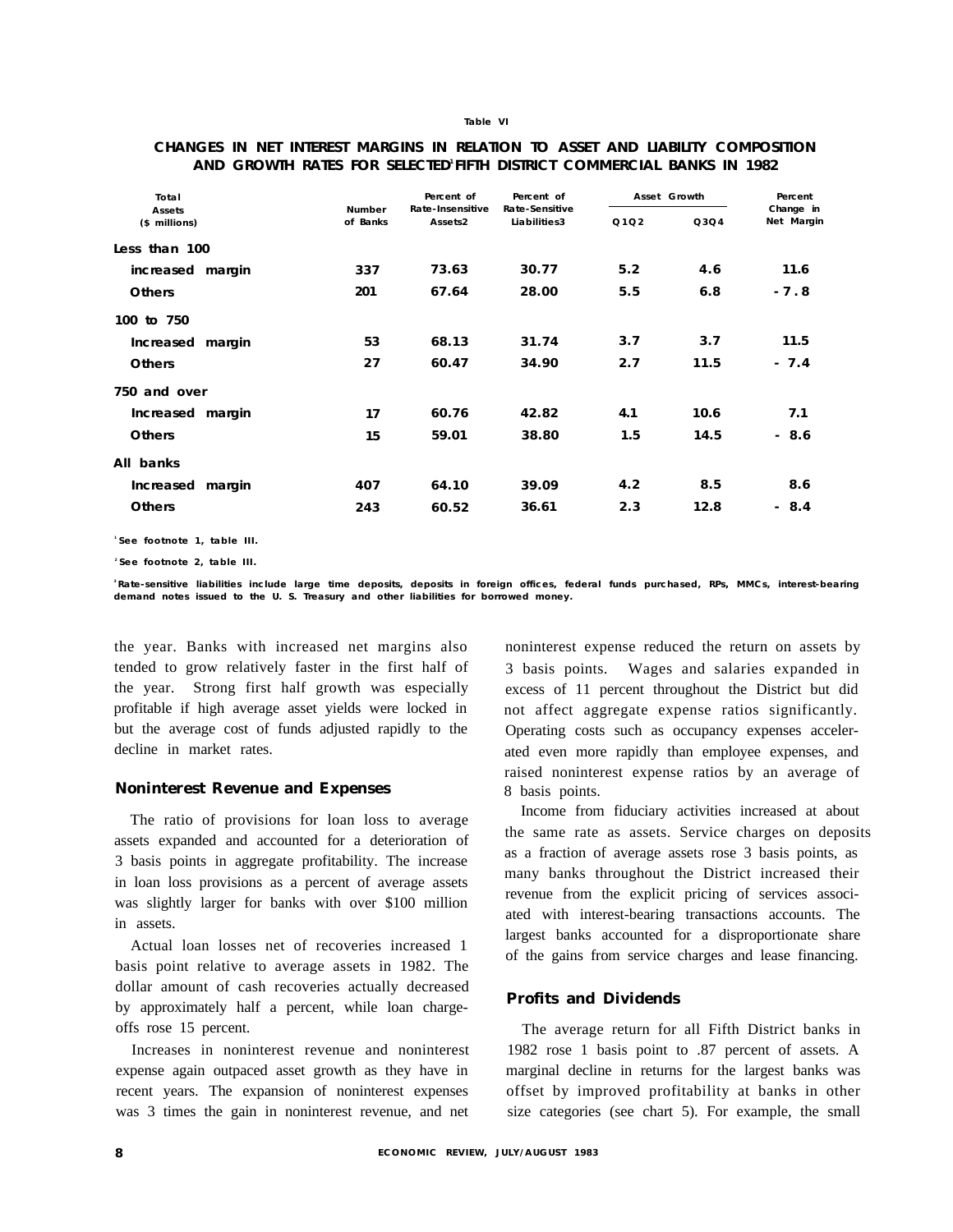



banks reported a sizeable gain of 11 basis points in the ratio of net income to average assets. The average return on equity rose more rapidly than the return on assets (chart 6) due to an increase in leverage.

Cash dividends declared on preferred and common stock grew faster than assets, while retained earnings as a fraction of Fifth District assets declined to .5 percent. At large banks, net profits were divided about equally between dividends and retained earnings, as the dividend payout ratio-the ratio of dividends to net income-increased to 49 percent in 1982 from 40 percent in 1981. Consequently, retained earnings scaled to average assets were lower in 1982 than in 1981, and the rate of retained earnings declined to 51 percent of large bank income. With strong increases in net profit rates, the average small bank was able to increase dividends and raise retained earnings to .77 percent of assets and 75 percent of net income.

The increase in equity capital in 1982 was smaller than in 1981, and the 8 percent growth rate of capital failed to keep pace with asset growth. Consequently, the aggregate leverage ratio, defined as average assets divided by average equity, increased by 50 basis points. Increases in leverage were most pronounced at large banks. However, as a group, small banks were able to improve return, on equity and reduce leverage because of a relatively strong return on assets. Table VII demonstrates the relationship between the return on assets, leverage, and the return on equity for all Fifth District banks for the period 1979-1982.

Retained earnings contributed 82 percent of the increase in equity capital in 1982, compared with 74 percent in 1981 (table VIII). However, as demonstrated in table IX, the rate of internal equity growth declined 21 basis points in 1982 due to the sharp decline in the rate of retained earnings. Since 1979, the aggregate rate of internal equity growth has declined by an average of 58 basis points per year, while the rate of asset growth has increased each

#### **Table VII**

## **RATES OF RETURN AND LEVERAGE FOR FIFTH DISTRICT COMMERCIAL BANKS<sup>®</sup>**

| Year | Return<br>- on<br>Assets |   | Assets/Equity |     | Return on<br>Equity |
|------|--------------------------|---|---------------|-----|---------------------|
| 1979 | .94                      | x | 14.37         | $=$ | 13.51               |
| 1980 | .89                      | X | 14.35         | $=$ | 12.79               |
| 1981 | .86                      | X | 14.56         | $=$ | 12.56               |
| 1982 | .87                      | X | 15.06         | $=$ | 13.12               |

**<sup>1</sup>The return is net income; assets and equity are averages. Discrepancies in calculations are due to rounding error.**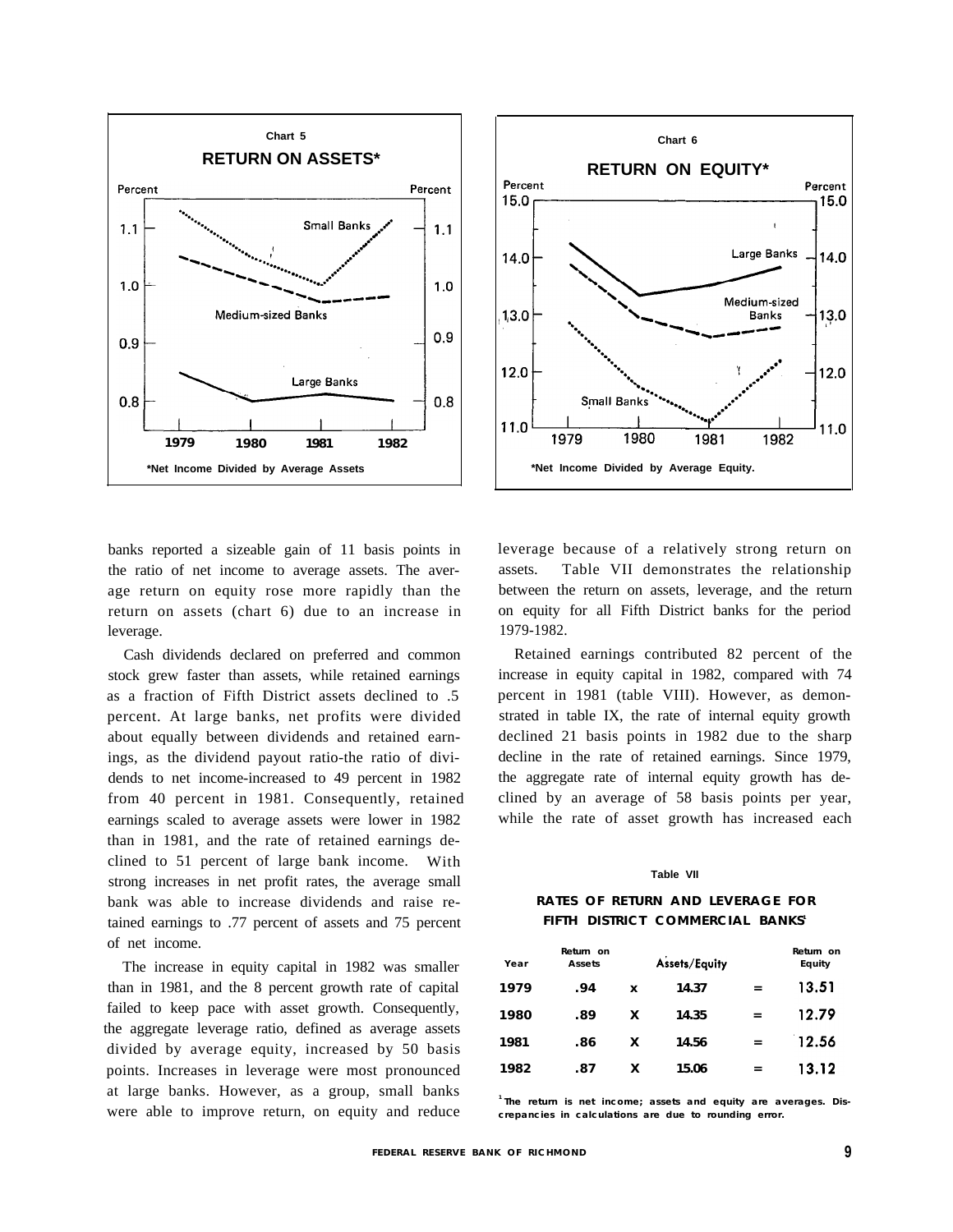#### **Table VIII**

|      | (1)                  | (2)                                | (3)                              | (4)                                     | (5)<br>Increase in                                       |
|------|----------------------|------------------------------------|----------------------------------|-----------------------------------------|----------------------------------------------------------|
| Year | Net Income<br>(5000) | Net Retained<br>Earnings<br>(5000) | Rate of<br>Retained<br>Earnings1 | Increase in<br>Equity Capital<br>(5000) | Equity Capital<br>from Retained<br>Earnings <sup>2</sup> |
| 1979 | 758,804              | 517,398                            | .6819                            | 757,411                                 | .6831                                                    |
| 1980 | 788,145              | 505,872                            | .6418                            | 573.805                                 | .8814                                                    |
| 1981 | 840.834              | 514,278                            | .6116                            | 694.273                                 | .7408                                                    |
| 1982 | 944,785              | 538,068                            | .5695                            | 655,340                                 | .8210                                                    |

# **RATE OF RETAINED EARNINGS AND SOURCES OF TOTAL EQUITY CAPITAL FOR FIFTH DISTRICT COMMERCIAL BANKS**

**<sup>1</sup>The rate of retained earnings is calculated by dividing column (2) by column (1).**

**<sup>2</sup>The increase in equity capital from retained earnings is calculated by dividing column (2) by column (4).**

year and has exceeded internal equity growth by an average of 258 basis points per year. This disparity in growth rates is the primary cause of the 69 basis point increase in the aggregate leverage ratio that has occurred in the Fifth District since 1979.

### **Summary and Conclusions**

In 1982 the profitability of commercial banks in the Fifth District improved slightly following reductions in 1980 and 1981. The rate of return on assets rose from .86 to .87 percent and the rate of return on equity rose from 12.56 to 13.12 percent. Because of the sharp decrease in market yields, the positioning of assets and liabilities and the timing of growth were important determinants of profitability. As a group, only small banks reported increased rates

of return on assets and equity as well as reduced leverage ratios. On a district-wide basis, leverage increased while the rate of retained earnings and the rate of internal equity growth declined.

Banks that held relatively more liabilities than assets carrying interest rates that are highly responsive to changes in market conditions tended to benefit from the decline in market yields. However, if the pattern of interest rate movements in 1982 had been the opposite-that is, had market yields moved up in the second half of the year-banks with this interestsensitive asset-liability mix would have been vulnerable to rapidly rising interest expenses and more likely to experience decreased net margins and profitability. It should also be noted that the money market deposit account (MMDA), which was introduced in December of 1982, has increased the sensi-

**Table IX**

|  |  | INTERNAL EQUITY GROWTH RELATIVE TO ASSET GROWTH |  |  |
|--|--|-------------------------------------------------|--|--|
|  |  | FOR FIFTH DISTRICT COMMERCIAL BANKS             |  |  |

| Year | Return on<br>Equity' |   | Rate of<br>Retained<br>Earnings <sup>2</sup> |     | Internal<br>Equity<br>Growth | Asset<br>Growth |
|------|----------------------|---|----------------------------------------------|-----|------------------------------|-----------------|
| 1979 | 13.51                | x | .6819                                        | $=$ | 9.21                         | 5.19            |
| 1980 | 12.79                | X | .6418                                        |     | 8.20                         | 9.43            |
| 1981 | 12.56                | X | .6116                                        | $=$ | 7.68                         | 10.12           |
| 1982 | 13.12                | x | .5695                                        | $=$ | 7.47                         | 11.54           |

**<sup>1</sup>See footnote 1, table VII.**

**<sup>2</sup>As defined in column (3) of table VIII, the rote of retained earnings is the ratio of net retained earnings to net income.**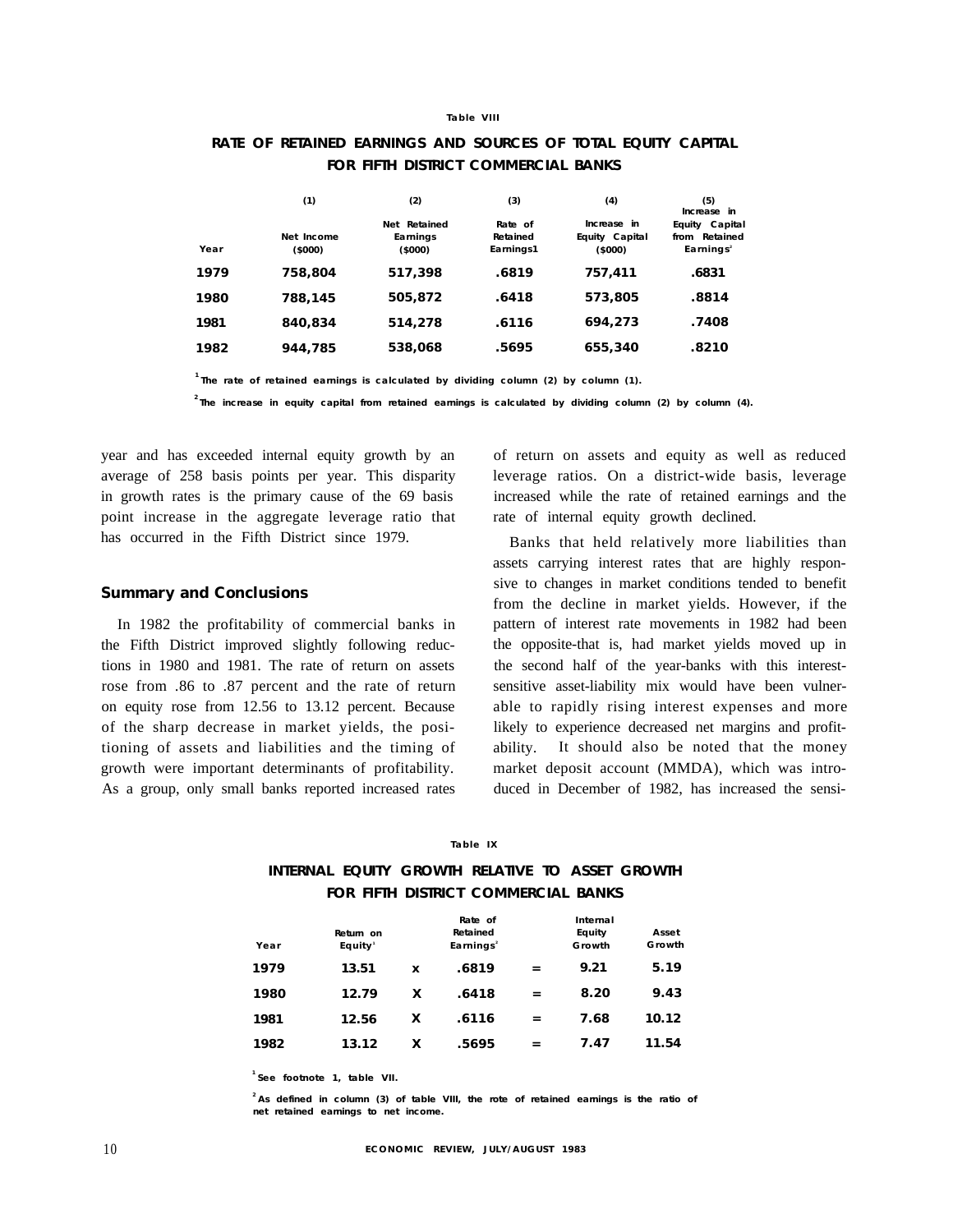tivity of the commercial bank cost structure to changes in market rates. As a result, commercial bank performance in 1983 and in the future will be more responsive to changing market conditions and more vulnerable to rising market yields. For example, should market rates rise and remain at high levels due to a resurgence of inflation, then the repercussions for Fifth District banks could be severe.

### **References**

- Cole, Roger T. "Financial Performance of Small Banks, 1977-80." *Federal Reserve Bulletin* (June 1981), pp. 480-85.
- Lloyd-Davies, Peter R. "Measuring Rates of Return." Research paper for the Board of Governors of the Federal Reserve System.
- Negri-Opper, Barbara. "Profitability of, Insured Commercial Banks." *Federal Reserve Bulletin* (August 1982), pp. 453-64.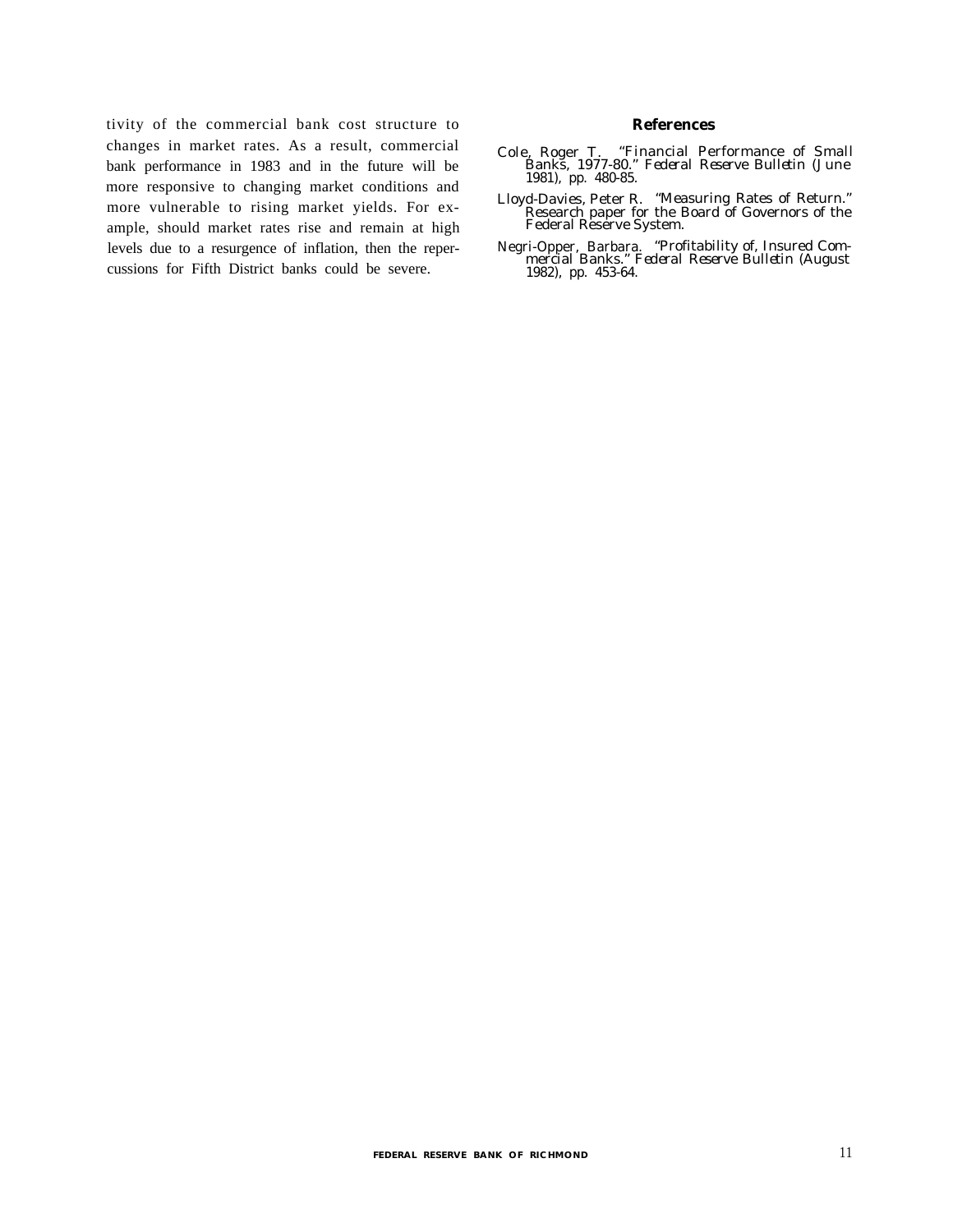# WHY ECONOMIC DATA SHOULD BE HANDLED WITH CARE: THE CASE OF THE SUSPICIOUSLY SLOW GROWTH STATISTIC

### *Roy H. Webb*

Economic statistics should be used with caution. That admonition is not new, as economists have often warned of errors of observation, conceptual ambiguities, and spurious accuracy embedded in economic data (for example, see Morgenstern [1963]). Moreover, official spokesmen routinely warn of probable errors when releasing new figures. Despite that advice, however, many users of economic data still uncritically accept the seemingly straightforward statistics. The preliminary estimates of gross national product (GNP) and related items for the first quarter of 1983 are a case in point. The purpose of this note is to show that the interpretation of the first quarter statistics can be dramatically changed upon close inspection, and thereby illustrate the general need for caution in interpreting economic statistics.

Preliminary estimates indicated that real GNP grew at a 3.1 percent rate during the first quarter.<sup>1</sup> That relatively slow rate of growth was believed by many observers to be a highly significant indicator of the modest pace of near-term economic expansion. For example, Robert Gough, the director of national forecasting for Data Resources Inc. (a major economic consulting service) asserted, "[The GNP report] reaffirms initial forecasts that the recovery will be modest by historic standards. If this were a typical recovery, you would have a heck of a lot more growth than we're seeing." [1983]

If taken at face value, 3.1 percent real growth would indeed be quite modest. However, there are solid reasons for believing that the economy was stronger than the preliminary report indicated. This can most easily be seen by first looking at statistics that are produced in conjunction with the GNP figure and noting that the GNP implicit price deflator

was reported to have grown at a 5.8 percent rate. However, other estimates of inflation were extremely low. The consumer price index, for example, rose at a sluggish 0.4 percent annual rate in the first quarter, and the producer price index for finished goods actually declined at a 3.9 percent annual rate. Thus one's suspicions should have immediately been aroused by the relatively high inflation estimate contained in the income and product accounts.

The estimate of the deflator, moreover, is critical to the estimate of real GNP. That is, if any factor caused the deflator to temporarily overstate the rate of inflation, then that same factor might well cause the reported growth rate of real GNP to temporarily deviate from the underlying growth trend of real economic activity. To see this, note that the Commerce Department receives estimates of spending in current dollars. In order to estimate real GNP, the Department's analysts adjust the current dollar figure for inflation by dividing it by the implicit price deflator. Consequently, the real GNP estimate depends on the estimated price index used in its construction.

At times, the GNP deflator diverges from many other price measures due to the fact that the deflator is affected by changes in quantities produced, whereas other indexes represent prices of fixed quantities of items.  $^{2}$ More specifically, when (1) there is a sub-

$$
\operatorname{IPD}_t\,=\,\frac{\Sigma\,\operatorname{p}_t^i\operatorname{q}_t^i}{\Sigma\,\operatorname{p}_{72}^i\operatorname{q}_t^i}
$$

<sup>&</sup>lt;sup>1</sup>All references to the first quarter income and product accounts refer to "preliminary" estimates released in April. Although the statistics are routinely revised, the conceptual difficulties identified in this article are beyond the scope of routine revision.

<sup>2</sup>An implicit price deflator is simply the ratio of current period quantities valued at current prices to those same quantities valued at base period prices. In symbols,

where IPD is the implicit price deflator, p is the price of a single item,  $q$  is the quantity of a single item, the subscript t indexes a time period, 1972 is the base year, and the superscript i indexes all items in the aggregate to be deflated. Thus the deflator can be changed by a change in the pattern of output, that is to say, different i q 's in the formula above.